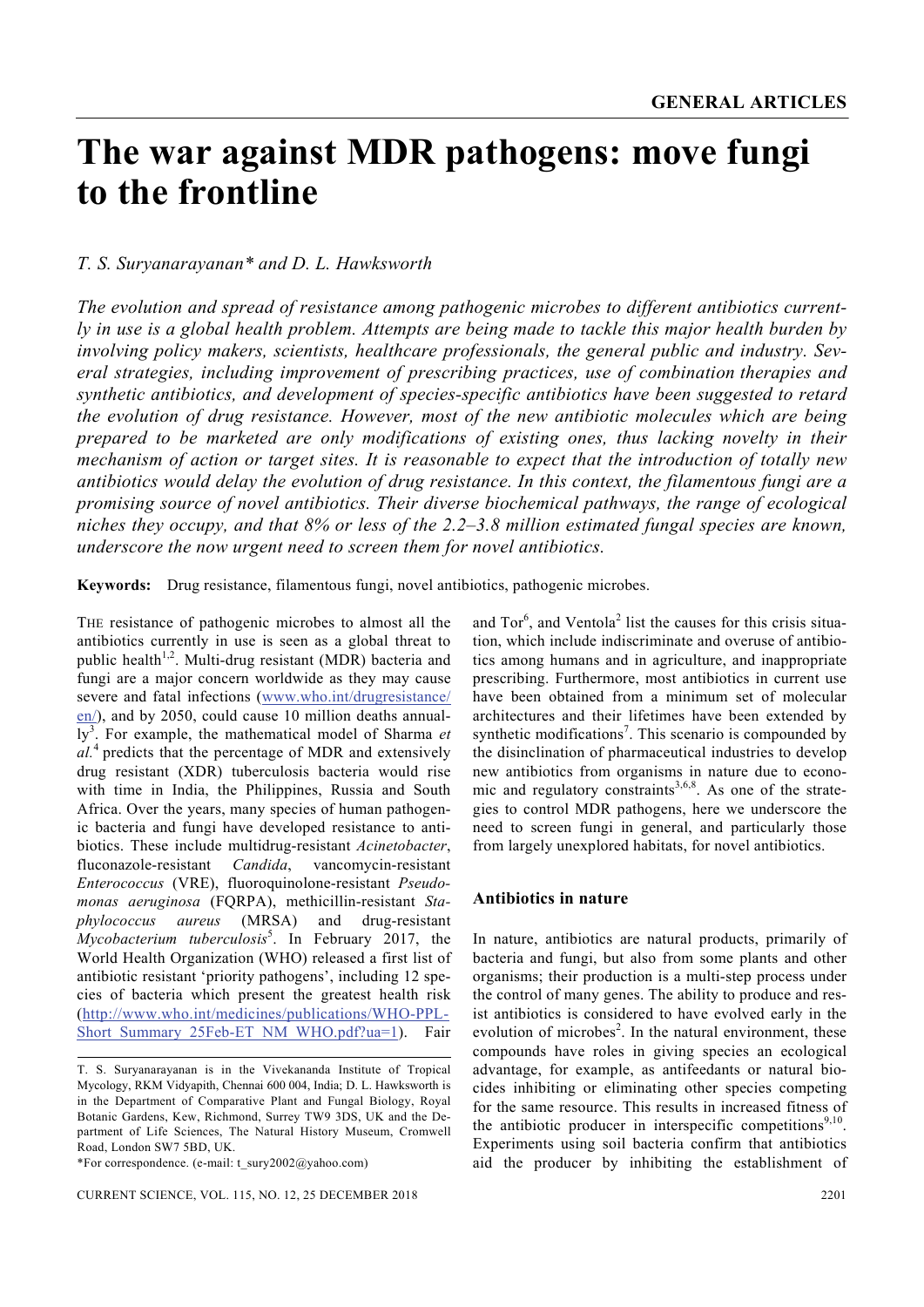competitors, but they also select for antibiotic resistance among the competitors $^{11}$ .

#### **Resistance to antibiotics**

Antibiotics, whether produced directly by organisms or synthetically, are arguably the most successful therapeutic agents in the treatment of human disease to date, but these are becoming less effective due to the evolution of antibiotic-resistant strains. Antibiotic resistance does develop in nature, but there the selection and transmission of this trait amongst bacteria and fungi has been accelerated by the indiscriminate use of antibiotics. Generally, antibiotics work by inhibiting cell-wall synthesis, protein synthesis or nucleic acid synthesis of the susceptible bacterial or fungal species/strain. They may also act by disrupting a metabolic pathway or cell membrane of the pathogen. A bacterium becomes resistant to an antibiotic either through mutation or by horizontal gene transfer (HGT) from a resistant strain<sup>12,13</sup>. HGT is the major mechanism for the evolution of resistance; the resistance genes are usually located in mobile genetic elements of the bacterium, such as plasmids and transposons which function as vectors transferring resistance genes between individual cells of the same or different species<sup>14</sup>. A bacterium resists antibiotics through enzymatic inactivation of the antibiotic, alteration of the metabolic pathway targeted by an antibiotic, active efflux of the antibiotic<sup>15</sup> or by modification of the antibiotic-binding site<sup>16</sup>.

 Currently, a few strategies are being explored to counter the major health threat posed by MDR pathogens. These include improvement of prescribing practices<sup>17</sup>, use of combination or host-directed therapies<sup>18</sup> and synthetic antibiotics<sup>19</sup>, activation of silent or cryptic antibiotic gene clusters of microbes to obtain new antibiotics<sup>20</sup> development of synthetic<sup>6</sup> and species-specific antibiotics<sup>21,22</sup>, identification of novel target sites in bacteria by functional and structural genomics<sup>23</sup>, and discovery of novel antibiotics through culture-independent approaches<sup>24</sup>. In addition to such laboratory-oriented solutions, incentive programmes have been suggested to push many novel antibiotics from their pre-clinical phase to commercialization phase<sup>25</sup>. According to Venkataraman Ramakrishnan, a Nobel laureate, cooperation between governments at the international level will be the critical step towards solving this crisis<sup>26</sup>. Although antibiotic development through all these initiatives now appears to have a fresh impetus, only 33% of the new antibiotics being studied is likely to become marketable $2^7$ . Most of these are not, however, completely new molecules, but modifications of existing ones. They consequently lack novelty in their modes of action or target sites – attributes essential for effectiveness against resistant pathogens<sup>28</sup>.

 The ideal scenario is to discover entirely novel antibiotics that can tackle drug-resistant pathogens. Bioprospecting for less-studied and novel organisms can be expected to be particularly promising in this regard. Natural products exhibit enormous chemical diversity with chemicals of unprecedented molecular structures and which are necessarily vested with different bioactivities – all advantages over the combinatorial chemistry approach, thus expanding the base for the search for novel antibiotics. This consideration, and that the synthetic methods have not as yet resulted in any game-changing success<sup>29</sup>, heighten the importance and urgency of bioprospecting for novel drugs.

#### **Fungi as a platform for novel antibiotics**

A majority of the commercialized antibiotics so far obtained is from soil-dwelling actinobacteria<sup>22</sup>. A consequence of this lack of diversity in the source of antibiotics facilitates the acceleration of the development of drug resistance in the target pathogens. Tackling the antibiotic crisis needs a thorough understanding of the evolution and mode of drug resistance, identification of new genetic and chemical indicators of antibiotic action and resistance, the use of systems biology for antibiotic discovery and finding new chemical scaffolds $30$ . Although recent endeavours involving genome analysis could aid in revealing novel scaffolds, it is imperative that we explore untapped natural resources to augment the variety of antibiotics used which, by being hitherto unencountered by the pathogens of concern, may be more effective and so could slow down the evolution of drug resistance<sup>7</sup>.

 In this context, screening fungi for novel antibiotics appears to be a prime option. Despite the knowledge that fungi produce an extraordinary number of compounds, earlier discoveries of pharmaceutically important compounds from fungi were accidental or due to screening of ubiquitous fungal species $31$ . Now, however, the pharmaceutical industry is inclined to study fungi more systematically as they are relatively less explored for novel compounds $32,33$  and their biosynthetic pathways are highly diverse<sup>34</sup>.

 The existence of fungi in a myriad of habitats attests to their superior competitive ability. Survival in different ecological niches necessitates competition with different organisms which again entails elaboration of suitable bioactive compounds. Nearly half of the 33,500 known microbial bioactive metabolites are of fungal origin<sup>24</sup>. The extent of unexplored and unnamed fungal biota is enormous, with only around 120,000 described species compared with an estimated range of 2.2 to 3.8 million actual species on Earth<sup>35</sup>. Such realization and that hitherto actinobacteria have been the principal candidates screened for antibiotic discovery<sup>36</sup> are sufficient justification for the exploration of more fungi for novel antibiotics effective against MDR pathogens<sup>37</sup>. This potential is evidenced by studies on fungi from extreme and less-studied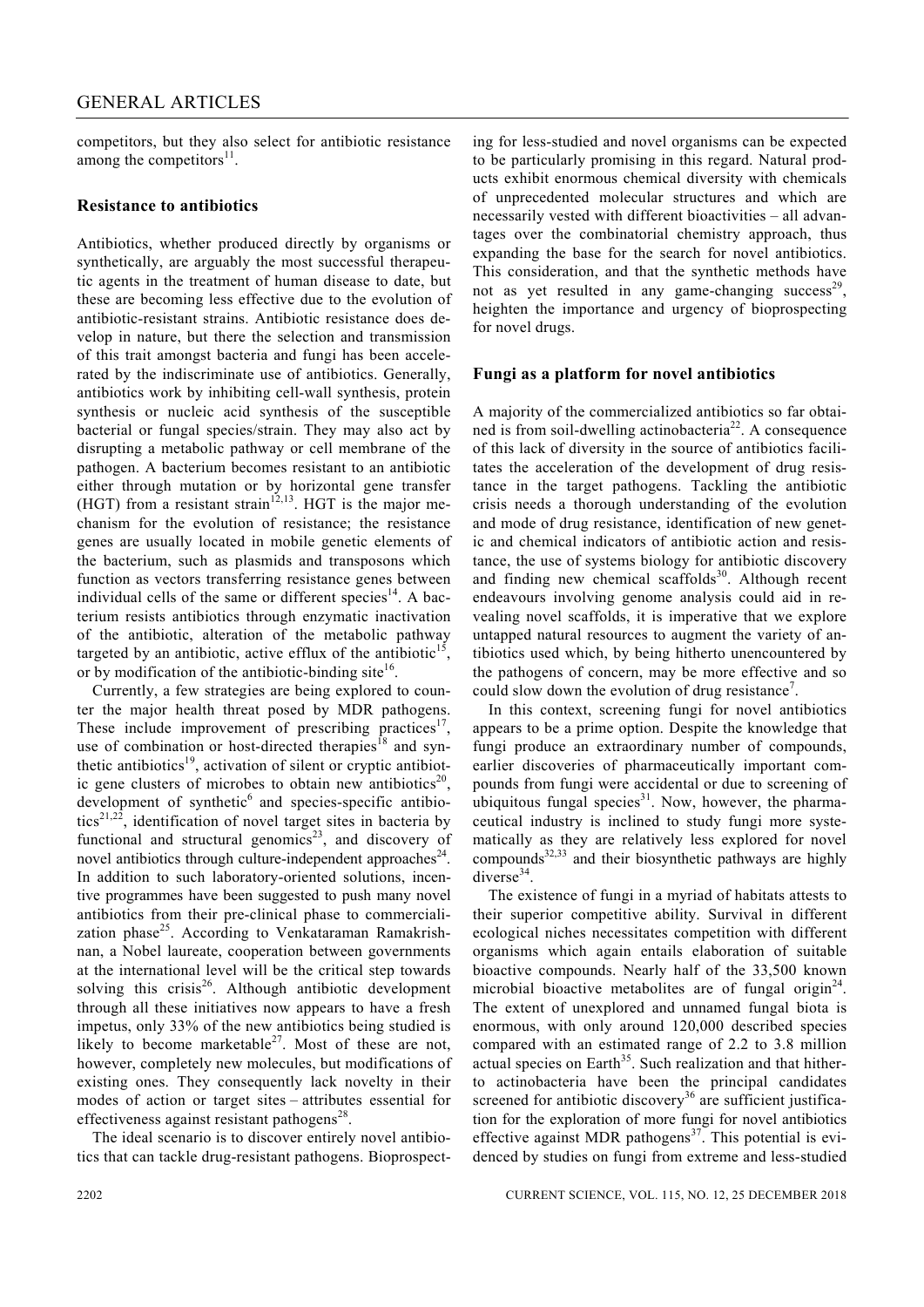habitats. For instance, endophytic fungi, asymptomatic endosymbionts of plants have proved to be prolific producers of novel bioactive compounds<sup>38-41</sup>. Similarly, fungi inhabiting marine habitats<sup>36</sup>, deep seas<sup>42–45</sup> and mangrove ecosystems<sup>46</sup> elaborate an array of novel compounds, including some active against drug-resistant bacteria. Fungi associated with seaweeds<sup>47</sup> and marine sponges<sup>48,49</sup> are another untapped source of novel compounds and some are active against  $MRSA<sup>50,51</sup>$ . Therefore, in addition to the various methods already being devoted to counter the antibiotics crisis, it would be prudent to explore the highly diverse unexplored fungi for novel antibio $tics<sup>52</sup>$ .

 Apart from endophytes and deep-sea fungi, numerous other ecological niches that have not been explored sufficiently for species diversity have been identified<sup>53</sup> – the basic step *sine qua non* for exploiting their chemical diversity. Although a highly specialized niche may entail lesser interspecific competition, reducing the need for any antibiotic production, fungi from such niches may have novel molecular templates for other products important for their survival. A few fungi from such specialized niches have already been found to produce novel compounds, including antibiotics, reinforcing and substantiating the argument that these unique fungi should be explored assiduously. Examples include salt-tolerant and halophilic fungi $54$ , endolithic, thermo- and psychrophilic  $fungi<sup>55,56</sup>$ , fungi associated with insects<sup>57</sup>, rumens, tropical peat, corals<sup>58</sup>, resins, bryophytes and lichens<sup>59,60</sup>, and plant pathogenic fungi<sup>61</sup>.

 We emphasize that apart from screening fungi from such unusual and less-studied habitats for novel antibiotics and their scaffolds, subjecting them to recently developed methodologies such as the identification of biosynthetic gene clusters<sup>62</sup> using the OSMAC appro-<br>ach<sup>63</sup>, triggering the normally unexpressed cryptic triggering the normally unexpressed cryptic genes<sup>64–66</sup> and the synthetic biology approach<sup>67</sup> would be worthwhile.

 Altering the fermentation parameters increases the chances of induction of a wider range of compounds from a particular strain of a fungus $^{68}$ , since not all genes are expressed under one set of culture conditions. For instance, the number of metabolite gene clusters housed by members of the fungal subphylum Pezizomycotina group exceeds the number of compounds produced by them<sup>69</sup>. Challenging a test fungus with strains of drug-resistant microbes may well be expected to induce the production of novel antibiotics by stimulating the expression of otherwise silent genes. Co-culturing also has the potential to reveal novel compounds. For instance, when *Penicillium fuscum* and *Penicillium camembertii*/*clavigerum* are cultured together, several novel macrolides are formed which neither fungus produces when cultured alone<sup>70</sup>; one of these, berkeleylactone A, inhibits  $MRSA^{70}$ . The need for a focused study of fungal biosynthetic pathways is underscored by the recent work of Nielsen et  $al.^{71}$ ;

CURRENT SCIENCE, VOL. 115, NO. 12, 25 DECEMBER 2018 2203

genome mining of just 24 species of *Penicillium* revealed 1317 putative biosynthetic gene clusters involved in compound synthesis. Here, potentially prolific fungal producers of natural products outside the relatively wellstudied *Aspergillus* and *Penicillium* species, remain to be identified and subjected to genomic mining and epigenetic induction of silent genes<sup>52</sup>. Another facet is to identify methods to increase the production of bioactive compounds in culture by fungi. Numerous lead compounds of fungal origin remain unutilized since they are not produced in required titres<sup>52</sup>, at least by routinely used methodologies.

 In the light of the evidence obtained so far, we wish to encourage funding agencies to adopt a more proactive approach to exploring and assessing the potential of fungi in unexplored habitats as a platform for the production of compounds active against drug-resistant bacteria and fungi. We also wish to see pertinent authorities revisiting regulations that currently restrict exploration of the unexplored fungal biota by inhibiting the isolation, culture and movement of fungi<sup>8</sup>. In December 2015, the General Assembly of the International Union of Biological Sciences passed a Resolution drawing the attention of nations to Article 8a of the Nagoya Protocol to the Convention on Biological Diversity, urging them to ensure that in developing national regulations they facilitate the exchange of living materials for non-commercial scientific purposes. This is an issue each nation needs to take on board in the fight against MDR organisms.

- 1. Kumarasamy, K. K. *et al*., Emergence of a new antibiotic resistance mechanism in India, Pakistan, and the UK: a molecular, biological, and epidemiological study. *Lancet Infect. Dis.*, 2010, **10**, 597–602.
- 2. Ventola, C. L., The antibiotic resistance crisis. Part 1: causes and threats. *Pharm. Ther.*, 2015, **40**, 277–283.
- 3. The Review on Antimicrobial Resistance. Antimicrobial resistance: tackling a crisis for the health and wealth of nations. 2014, pp. 1–20; https://maerreview.org/sites/default/files/AMR%20Review-20Review%20Paper%20%20Tackling%20a%20crisis%20for%20 the%20health%20and%20wealth%20of%20nations\_1.pdf
- 4. Sharma, A. *et al*., Estimating the future burden of multidrugresistant and extensively drug-resistant tuberculosis in India, the Philippines, Russia, and South Africa: a mathematical modelling study. *Lancet Infect. Dis.*, 2017, **17**, 707–715.
- 5. Martens, E. and Demain, A. L., The antibiotic resistance crisis, with a focus on the United States. *J. Antibiot.*, 2017, **70**, 520–526.
- 6. Fair, R. J. and Tor, Y., Antibiotics and bacterial resistance in the 21st century. *Perspect. Med. Chem.*, 2014, **6**, 25–64.
- 7. Fischbach, M. A. and Walsh, C. T., Antibiotics for emerging pathogens. *Science*, 2009, **325**, 1089–1093.
- 8. Hawksworth, D. L. and Dentinger, B. T. M., Antibiotics: relax UK import rule on fungi. *Nature*, 2013, **496**, 169.
- 9. Davies, J., What are antibiotics? Archaic functions for modern activities. *Mol. Microbiol.*, 1990, **4**, 1227–1232.
- 10. Hibbing, M. E., Fuqua, C., Parsek, M. R. and Peterson, S. B., Bacterial competition: surviving and thriving in the microbial jungle. *Nature Rev. Microbiol.*, 2010, **8**, 15–25.
- 11. Wiener, P., Experimental studies on the ecological role of antibiotic production in bacteria. *Evol. Ecol.*, 1996, **10**, 405–421.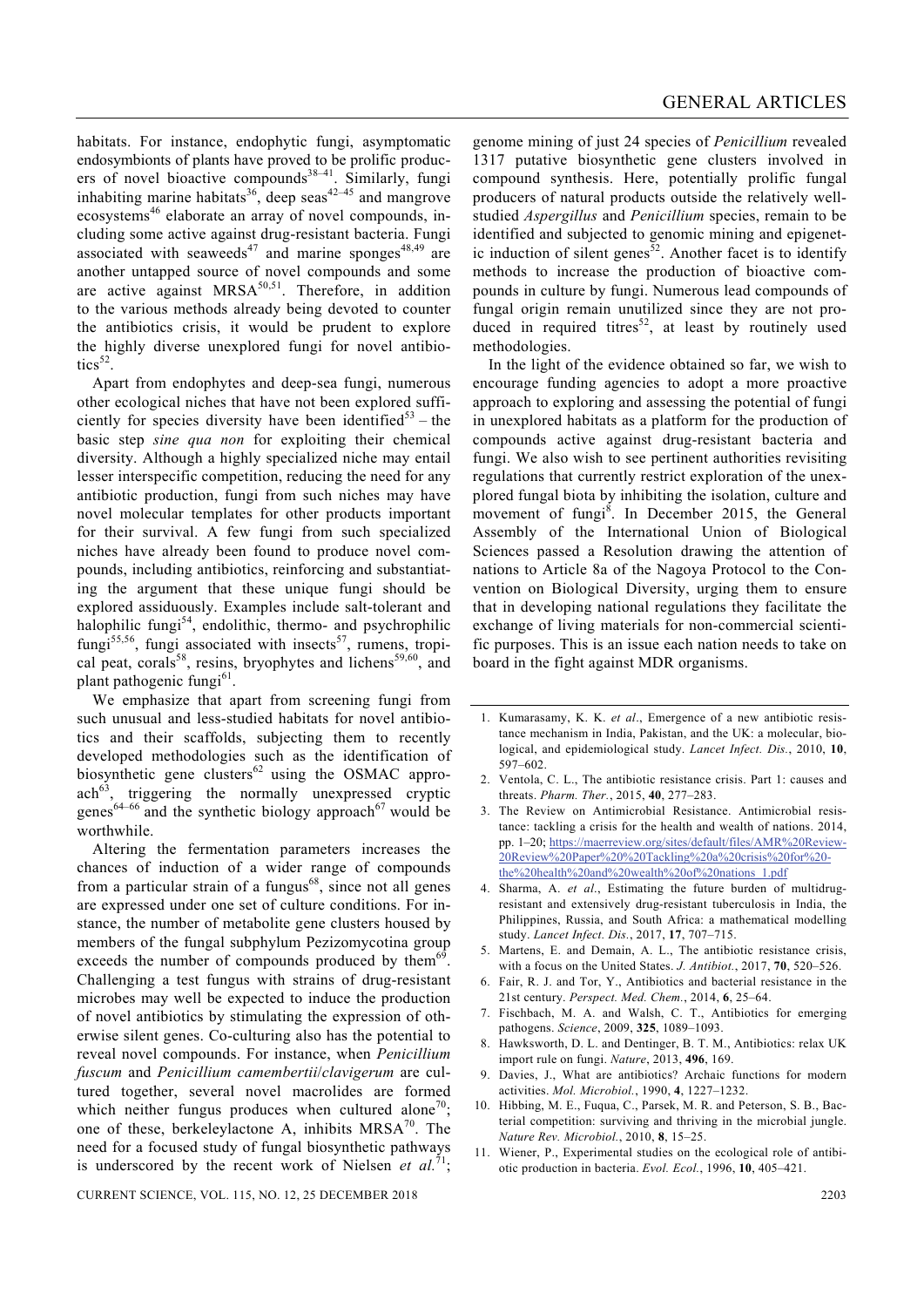- 12. Aminov, R. I. and Mackie, R. I., Evolution and ecology of antibiotic resistance genes. *FEMS Microbiol. Lett.*, 2007, **271**, 147– 161.
- 13. Wang, R. *et al.*, The global distribution and spread of the mobilized colistin resistance gene mcr-1. *Nature Commun.*, 2018, **9**, 1179; doi:10.1038/s41467-018-03205-z
- 14. Hiltunen, T., Virta, M. and Laine, A.-L., Antibiotic resistance in the wild: an eco-evolutionary perspective. *Philos. Trans. R. Soc. London, Ser. B*, 2017, **372**, 20160039; http://dx.doi.org/10.1098/ rstb.2016.0039
- 15. Munita, J. M. and Arias, C. A., Mechanisms of antibiotic resistance. *Microbiol. Spectr.*, 2016, **4**; doi:10.1128/microboilspec. VMBF-0016-2015.
- 16. Belousoff, M. J. *et al.*, Structural basis for linezolid binding site rearrangement in the *Staphylococcus aureus* ribosome. *mBio*, 2017, **8**, e00395-17; https://doi.org/10.1128/mBio.00395-17.
- 17. Ventola, C. L., The antibiotic resistance crisis: Part 2: management strategies and new agents. *Pharm. Ther.*, 2015, **40**, 344–352.
- 18. Chiang, C-Y., Uzoma, I., Moore, R. T., Gilbert, M., Duplantier, A. J. and Panchal, R. G., Mitigating the impact of antibacterial drug resistance through host-directed therapies: current progress, outlook, and challenges. *mBio*, 2018, **9**, e01932-17; https://doi.org/ 10.1128/mBio.01932-17.
- 19. Seiple, I. B. *et al.*, A platform for the discovery of new macrolide antibiotics. *Nature*, 2016, **533**, 338–345.
- 20. Onaka, H., Novel antibiotic screening methods to awaken silent or cryptic secondary metabolic pathways in actinomycetes. *J. Antibiot.*, 2017, **70**, 865–870.
- 21. Wilson, D. N. *et al*., Species-specific antibiotic–ribosome interactions: implications for drug development. *Biol. Chem.*, 2005, **386**, 1239–1252.
- 22. Lewis, K., Platforms for antibiotic discovery. *Nature Rev. Drug Discov.*, 2013, **12**, 371–387.
- 23. Rossolini, G. M. and Thaller, M. C., Coping with antibiotic resistance: contributions from genomics. *Genome Med.*, 2010, **2**, 15.
- 24. Hover, B. M. *et al.*, Culture-independent discovery of the malacidins as calcium-dependent antibiotics with activity against multidrug-resistant Gram-positive pathogens. *Nature Microbiol.*, 2018, **3**, 415–422.
- 25. Simpkin, V. L., Renwick, M. J., Kelly, R. and Mossialos, E., Incentivising innovation in antibiotic drug discovery and development: progress, challenges and next steps. *J. Antibiot.*, 2017, **70**, 1087–1096.
- 26. Moskvitch, K., How to solve the problem of antibiotic resistance. *Sci. Am.*, 2015, **28**; https://www.scientificamerican.com/article/ how-to-solve-the-problem-of-antibiotic-resistance/
- 27. Stern, S., Chorzelski, S., Franken, L., Völler, S., Rentmeister, H. and Grosch, B., Breaking through the wall: A call for concerted action on antibiotics research and development, The Boston Consulting, Group, Berlin, 2017, pp. 1–80.
- 28. Renwick, M. J., Simpkin, V. and Mossialos, E., Targeting innovation in antibiotic drug discovery and development: the need for a one health, one Europe, one world framework. European Observatory on Health Systems and Policies, Copenhagen, Denmark, Health Policy Series No. 45, 2016, pp. 1–133.
- 29. Ling, L. L. *et al*., A new antibiotic kills pathogens without detectable resistance. *Nature*, 2015, **517**, 455–459.
- 30. Wright, G. D., Solving the antibiotic crisis. *ACS Infect. Dis.*, 2015, **1**, 80–84.
- 31. Ho, W. H., To, P. C. and Hyde, K. D., Induction of antibiotic production of freshwater fungi using mix-culture fermentation. *Fungal Divers.*, 2003, **12**, 45–51.
- 32. Hyde, K. D., Increasing the likelihood of novel compound discovery from filamentous fungi. In *Bio-exploitation of Filamentous Fungi* (eds Pointing, S. B. and Hyde, K. D.), Fungal Diversity Research Series 6, Fungal Diversity Press, Hong Kong, 2001, pp. 77–91.
- 33. Macheleidt, J. *et al.*, Regulation and role of fungal secondary metabolites. *Annu. Rev. Genet.*, 2016, **50**, 371–392.
- 34. Kück, U., Bloemendal, S. and Teichert, I., Putting fungi to work: harvesting a cornucopia of drugs, toxins, and antibiotics. *PLoS Pathog.*, 2014, **10**, e1003950; https://doi.org/10.1371/journal.ppat. 1003950.
- 35. Hawksworth, D. L. and Lücking, R., Fungal diversity revisited: 2.2 to 3.8 million species. In *The Fungal Kingdom* (eds Heitman, J. *et al*.), ASM Press, Washington, USA, 2018, pp. 79–95.
- 36. Bugni, T. S. and Ireland, C. M., Marine-derived fungi: a chemically and biologically diverse group of microorganisms. *Nat. Prod. Rep.*, 2004, **21**, 143–163.
- 37. Sugie, Y. *et al.*, CJ-15,801, a novel antibiotic from a fungus, *Seimatosporium* sp. *J. Antibiot.*, 2001, **54**, 1060–1065.
- 38. Kaushik, N. K., Murali, T. S., Sahal, D. and Suryanarayanan, T. S., A search for antiplasmodial metabolites among fungal endophytes of terrestrial and marine plants of southern India. *Acta Parasitol.*, 2014, **59**, 745–757.
- 39. Chang, W., Zhang, M., Li, Y., Li, X., Gao, Y., Xie, Z. and Lou, H., Lichen endophyte derived pyridoxatin inactivates *Candida* growth by interfering with ergosterol biosynthesis. *Biochim. Biophys. Acta*, 2015, **1850**, 1762–1771.
- 40. Yedukondalu, N. *et al*., Diapolic acid A–B from an endophytic fungus, *Diaporthe terebinthifolii* depicting antimicrobial and cytotoxic activity. *J. Antibiot.*, 2017, **70**, 212–215.
- 41. Adelin, E., Le Goff, G., Retailleau, P., Bonfill, M. and Ouazzani, J., Isolation of the antibiotic methyl (R,E)-3-(1-hydroxy-4 oxocyclopent-2-en-1-yl)-acrylate EA-2801 from *Trichoderma atroviridae*. *J. Antibiot.*, 2017, **70**, 1053–1056.
- 42. Takahashi, K. *et al*., Cladomarine, a new anti-saprolegniasis compound isolated from the deep-sea fungus, *Penicillium coralligerum* YK-247. *J. Antibiot.*, 2017, **70**, 911–914.
- 43. Wang, Y.-T., Xue, Y.-R. and Liu, C.-H., A brief review of bioactive metabolites derived from deep-sea fungi. *Mar. Drugs*, 2015, **13**, 4594–4616.
- 44. Wang, J. *et al*., Screening of anti-biofilm compounds from marinederived fungi and the effects of secalonic acid D on *Staphylococcus aureus* biofilm. *J. Microbiol. Biotechnol*., 2017, **27**, 1078–1089.
- 45. Gao, X.-W., Liu, H.-X., Sun, Z.-H., Che, Y.-C., Tan, Y.-Z. and Zhang, W.-M., Secondary metabolites from the deep-sea derived fungus *Acaromyces ingoldii* FS121. *Molecules*, 2016, **21**, 371.
- 46. He, K.-Y. *et al.*, New chlorinated xanthone and anthraquinone produced by a mangrove-derived fungus *Penicillium citrinum* HL-5126. *J. Antibiot.*, 2017, **70**, 823–827.
- 47. Suryanarayanan, T. S., Venkatachalam, A., Thirunavukkarasu, N., Ravishankar, J. P., Doble, M. and Geetha, V., Internal mycobiota of marine macroalgae from the Tamilnadu coast: distribution, diversity and biotechnological potential. *Bot. Mar.*, 2010, **53**, 456– 468.
- 48. Suryanarayanan, T. S., The diversity and importance of fungi associated with marine sponges. *Bot. Mar.*, 2012, **55**, 553–564.
- 49. Thirunavukkarasu, N., Suryanarayanan, T. S., Girivasan, K. P., Venkatachalam, A., Geetha, V., Ravishankar, J. P. and Doble, M., Fungal symbionts of marine sponges from Rameswaram, southern India: species composition and bioactive metabolites. *Fungal Divers.*, 2012, **55**, 37–46.
- 50. Ookura, R., Kito, K., Ooi, T., Namikoshi, M. and Kusumi, T., Structure revision of circumdatins A and B, benzodiazepine alkaloids produced by marine fungus *Aspergillus ostianus* by X-ray crystallography. *J. Org. Chem.*, 2008, **73**, 4245–4247.
- 51. Wiese, J. *et al*., Phylogenetic identification of fungi isolated from the marine sponge *Tethya aurantium* and identification of their secondary metabolites. *Mar. Drugs*, 2011, **9**, 561–585.
- 52. Karwehl, S. and Stadler, M., Exploitation of fungal biodiversity for discovery of novel antibiotics. In *How to Overcome the Antibiotic Crisis* (eds Stadler, M. and Dersch, P.), *Curr. Top. Microbiol. Immunol.*, 2016, **398**, 303–338.

2204 CURRENT SCIENCE, VOL. 115, NO. 12, 25 DECEMBER 2018